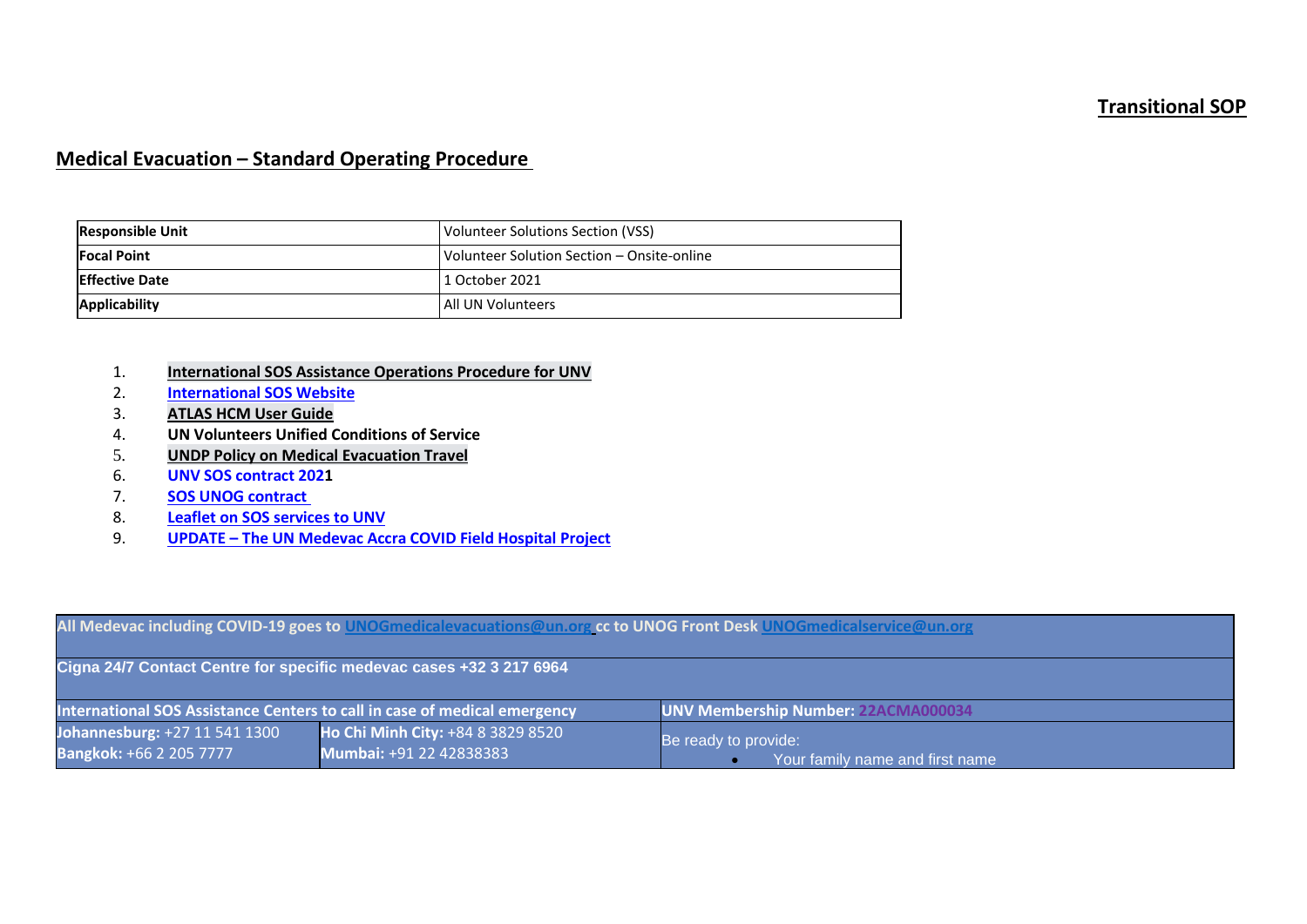| <b>London: +44 208 762 8008</b>      | <b>Kuala Kumpur: +603 2787 3126</b> | International SOS membership number 22ACMA000034 |
|--------------------------------------|-------------------------------------|--------------------------------------------------|
| <b>Paris: +33 1 55 63 31 55</b>      | Jakarta: +62 21 750 6001            | Name UNV as the organization                     |
| <b>Philadelphia: +1 215 942 8226</b> | Moscow: +7 495 9376477              | Phone number where you can be reached            |
| <b>Singapore: +65 6338 7800</b>      | Geneva: +41 22 785 6464             | Reason for your call                             |

| <b>Eligibility criteria for Medical Evacuation</b>                                               |                                                                                                                                                                                                                                                                                                                                                                                                                                                                                                   |  |
|--------------------------------------------------------------------------------------------------|---------------------------------------------------------------------------------------------------------------------------------------------------------------------------------------------------------------------------------------------------------------------------------------------------------------------------------------------------------------------------------------------------------------------------------------------------------------------------------------------------|--|
|                                                                                                  | As per the Unified Condition of Service for UN Volunteers Section X.6.,                                                                                                                                                                                                                                                                                                                                                                                                                           |  |
|                                                                                                  | Eligibility:                                                                                                                                                                                                                                                                                                                                                                                                                                                                                      |  |
| Eligibility criteria for Medical<br>Evacuation as per the applicable policy<br>for UN Volunteers | . UN Volunteers and their recognized primary dependents in the duty station are normally expected to avail themselves of<br>locally available medical facilities. However, in an acute life-threatening medical emergency, medical evacuation of the UN<br>Volunteer and eligible dependents will be considered when, in the opinion of the UN designated physician authorized to<br>approve medical evacuations, the available local facilities are inadequate to address the medical condition. |  |
|                                                                                                  | b. Medical evacuation will under no circumstances be made for recognized primary dependents of the UN Volunteer who<br>were not authorized to reside at the duty station or are not eligible for evacuation due to the contractual type and<br>category of the sponsoring UN Volunteer.                                                                                                                                                                                                           |  |
|                                                                                                  | <b>Process and duty of care standards:</b> The authorization of the destination, designation of the escorts, authorized length,<br>and approved travel payments related to the medical evacuation is subject to the UN Medical Evacuation policies and<br>procedures applicable to the medical evacuation of equivalent staff members.                                                                                                                                                            |  |
|                                                                                                  | d. UNV reserves the right to authorize medical evacuation in the interest of the 54 X. Insurance and Duty of Care health,<br>safety, and security of the UN Volunteer, regardless of whether the UN Volunteer agrees                                                                                                                                                                                                                                                                              |  |

|   | <b>Responsible party or person</b> |                          |          | <b>Process step</b> | <b>Description</b>                                                 | <b>Documents</b> | <b>System role</b> | <b>Comments</b> |
|---|------------------------------------|--------------------------|----------|---------------------|--------------------------------------------------------------------|------------------|--------------------|-----------------|
| # | Country                            | Country                  | No       |                     |                                                                    |                  |                    |                 |
|   | presence                           | presence                 | Country  |                     |                                                                    |                  |                    |                 |
|   | (PA/PAn) (PAn)                     |                          | Presence |                     |                                                                    |                  |                    |                 |
|   | <b>Mission UN Volunteers</b>       |                          |          |                     |                                                                    |                  |                    |                 |
|   |                                    | Volunteer                |          | Seek medical advice | Seek medical advice from mission-designated physician              |                  |                    |                 |
|   |                                    | Mission medical services |          | Request evacuation  | Based on mission physician advice, request evacuation<br>from UNOG |                  |                    |                 |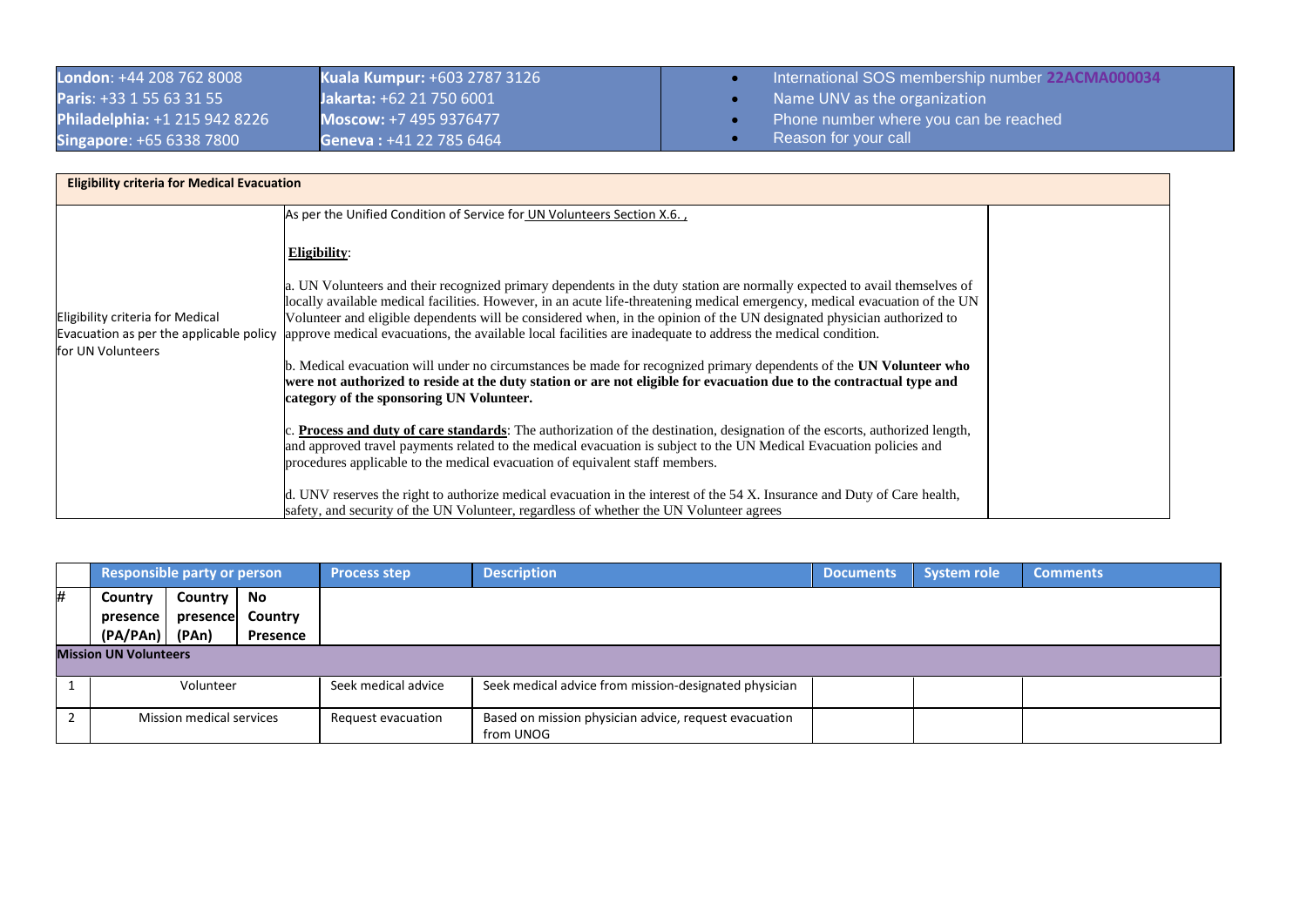| 3   |                          | UNOG JMS                |            | Authorise evacuation   | Authorise evacuation                                                                                                                                                                                        |            |       |                             |
|-----|--------------------------|-------------------------|------------|------------------------|-------------------------------------------------------------------------------------------------------------------------------------------------------------------------------------------------------------|------------|-------|-----------------------------|
| 4   |                          | SO                      |            | Inform VSC             | Inform relevant OA in VSC of                                                                                                                                                                                |            |       |                             |
|     |                          |                         |            |                        | evacuation by completing 'Medical evacuation' task in                                                                                                                                                       |            |       |                             |
|     |                          |                         |            |                        | <b>UVP</b>                                                                                                                                                                                                  |            |       |                             |
| 5   |                          | OA VM                   |            | Complete task          | Acknowledge receipt of task medical information by                                                                                                                                                          |            |       |                             |
|     |                          |                         |            |                        | completing task in UVP                                                                                                                                                                                      |            |       |                             |
| 6   |                          | OA VM                   |            | Inform Cigna           | Confirm Cigna is aware of evacuation by email. Cigna                                                                                                                                                        |            |       |                             |
|     |                          |                         |            |                        | provides payment guarantee if necessary.                                                                                                                                                                    |            |       |                             |
|     | <b>Agency volunteers</b> |                         |            |                        |                                                                                                                                                                                                             |            |       |                             |
|     | <b>Medevac process</b>   |                         |            |                        |                                                                                                                                                                                                             |            |       |                             |
|     |                          | Volunteer               |            | Seek medical advice    | If able, seek medical advice from UN-designated                                                                                                                                                             |            |       |                             |
|     |                          |                         |            |                        | physician. Physician may certify need for medical                                                                                                                                                           |            |       |                             |
|     |                          |                         |            |                        | evacuation and if an accompanying nurse, doctor or                                                                                                                                                          |            |       |                             |
|     |                          |                         |            |                        | family member is justified on medical grounds.                                                                                                                                                              |            |       |                             |
|     |                          | UN-designated physician |            | Forward medical report | Send complete medical report (including MS39) without                                                                                                                                                       | MS.39 form |       | Medical information is      |
|     |                          |                         |            | to UN Medical Services | delay to UNOG Medical Services to                                                                                                                                                                           |            |       | confidential and should not |
|     |                          |                         |            |                        | authorise evacuation.                                                                                                                                                                                       |            |       | be shared with non          |
|     |                          |                         |            |                        | Email address: unogmedicalevacuations@un.org                                                                                                                                                                |            |       | medical professionals       |
|     |                          |                         |            |                        | cc. unogmedicalservice@un.org                                                                                                                                                                               |            |       |                             |
|     |                          |                         |            |                        |                                                                                                                                                                                                             |            |       |                             |
|     |                          |                         |            |                        | Follow-up telephone call to UN Medical Services to                                                                                                                                                          |            |       |                             |
|     |                          |                         |            |                        | confirm approval of medical evacuation if required.                                                                                                                                                         |            |       |                             |
| 2.1 |                          |                         |            |                        | For COVID19 MEDEVAC cases organized directly by UNV, UNV personnel is to keep using unogmedicalevacuations@un.org as a point of contact. UNOG ensures coordination with the UN MEDEVAC                      |            |       |                             |
|     |                          |                         |            |                        | Cell It is advised to also contact the respective COVID19 Country Coordinator to inform her/him about the evacuation.                                                                                       |            |       |                             |
|     |                          |                         |            |                        | UN MEDEVAC Cell for COVID-19 infected UN personnel and dependents was established. The UN MEDEVAC Cell provides a single-window for all UN entities that have personnel or partners in need of              |            |       |                             |
|     |                          |                         |            |                        | COVID-19 related medical evacuations anywhere in the world and it builds upon the existing capacities of WHO, DOS and WFP. It provides global 24/7 coverage for all UN entities with a full range of        |            |       |                             |
|     |                          |                         |            |                        | medical and air asset coordination services and full visibility over all relevant medical and airframe assets that exist across the UN system. All COVID-19 related medical evacuations are arranged solely |            |       |                             |
|     |                          |                         |            |                        | through the UN MEDEVAC Cell, which can be reached 24/7 at unmedevac@who.int (Tel: +41 22 791 5555). It is however not to be contacted directly by individuals.                                              |            |       |                             |
|     |                          |                         |            |                        |                                                                                                                                                                                                             |            |       |                             |
| 3   |                          | HE                      |            | Inform UNV             | Alert RO and FU of possible medical<br>$\circ$                                                                                                                                                              |            | Email |                             |
|     |                          |                         |            | Ensure updated         | evacuation via email.                                                                                                                                                                                       |            |       |                             |
|     |                          |                         |            | documents and contacts | Make sure volunteer's documents and                                                                                                                                                                         |            |       |                             |
|     |                          |                         |            | are available          | details are on file (passport, mobile phone                                                                                                                                                                 |            |       |                             |
|     |                          |                         |            |                        | number)                                                                                                                                                                                                     |            |       |                             |
| 4   | PA                       | cc                      | <b>RPS</b> | Complete request       | Complete request medevac task in UVP to notify OA VM                                                                                                                                                        |            |       |                             |
|     |                          |                         |            | medevac task in UVP    |                                                                                                                                                                                                             |            |       |                             |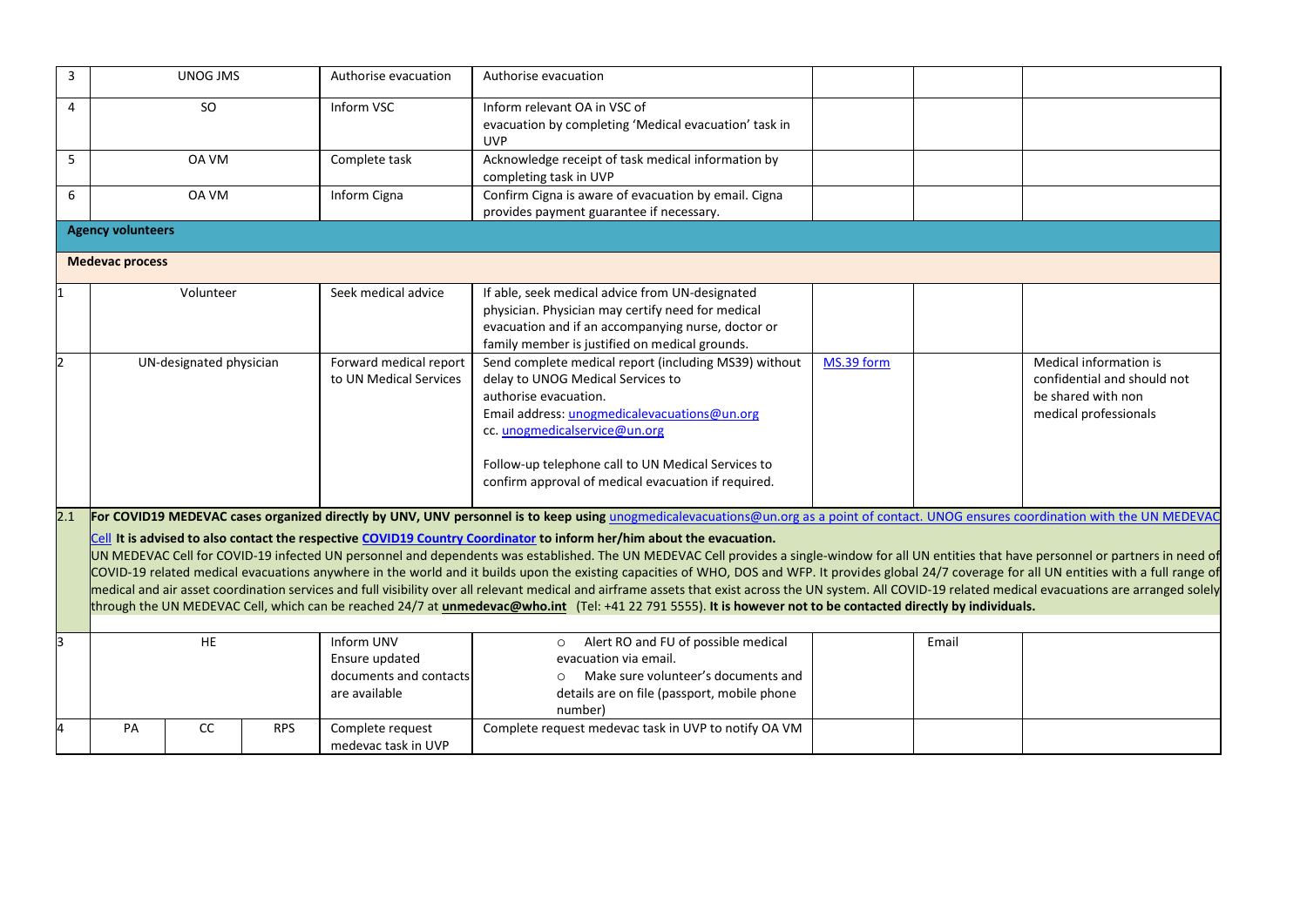| 5              | OA VM                                                                                             | Complete task                                            | Acknowledge receipt of task medical information by<br>completing task in UVP                                                                                                                                                                                                                                                                                                                                                                                                                                       |                                      |                                                                    |                                                                                                                                                                                                                                                                                                                                                                                                                                                                            |
|----------------|---------------------------------------------------------------------------------------------------|----------------------------------------------------------|--------------------------------------------------------------------------------------------------------------------------------------------------------------------------------------------------------------------------------------------------------------------------------------------------------------------------------------------------------------------------------------------------------------------------------------------------------------------------------------------------------------------|--------------------------------------|--------------------------------------------------------------------|----------------------------------------------------------------------------------------------------------------------------------------------------------------------------------------------------------------------------------------------------------------------------------------------------------------------------------------------------------------------------------------------------------------------------------------------------------------------------|
| 6              | <b>UNOG JMS</b>                                                                                   | Authorise medevac                                        | Authorise evac, duration and accompanying person (if<br>applicable)<br>UNOG confirms if they will be directly organizing the<br>evacuation                                                                                                                                                                                                                                                                                                                                                                         |                                      |                                                                    | Approval of medevac<br>captures following<br>information; destination, type<br>of transportation (commercial<br>flight/air ambulance),<br>eventual wheelchair<br>assistance, requirement of<br>medical or non/medical<br>escort                                                                                                                                                                                                                                            |
| 6.1            | IN EMERGENCIES WHEN IMMEDIATE<br><b>APPROVAL IS NEEDED</b><br><b>UNDP Resident Representative</b> | Authorise medevac                                        | If the UN-designated physician certifies that adequate<br>treatment or facilities are not available at the volunteer's<br>duty station the UNDP RR may authorize medical<br>evacuation in emergency situations. RR decides on place<br>of evacuation. S/he may also seek advice from UN<br><b>Medical Services.</b>                                                                                                                                                                                                |                                      |                                                                    | Usually, UNDP dispensary<br>authorizes for UN Volunteer<br>serving with AFPs and<br>medical doctors in the<br>mission for the mission-based<br>UN Volunteers. This set up<br>may vary from country to<br>country. List of designated<br>UN physicians and doctors<br>who can approve medevac in<br>the country can be obtained<br>from the UNDP operations<br>managers.                                                                                                    |
| $\overline{7}$ | OA VM                                                                                             | Inform UN Volunteer of<br>approved medical<br>evacuation | Remind volunteer to make appropriate medical<br>appointment with treating physician prior to his/her<br>departure to avoid unnecessary stay at place of medical<br>evacuation                                                                                                                                                                                                                                                                                                                                      |                                      | Email                                                              |                                                                                                                                                                                                                                                                                                                                                                                                                                                                            |
| 8              | UNOG JMS/<br><b>UNDP Operations Manager</b>                                                       | Arrange medevac                                          | Only in cases when UNOG doesn't arrange medevac<br>directly, arrange medevac as per UNDP procedure.<br>Note: Depending on the country, UN agencies funds and<br>programmes can utilize Mission air assets (if a mission<br>country), UN Humanitarian Air Service flights, LTAs with<br>local air transport company or SOS International (see<br>note in next column).<br>Charges related to such evacuation are paid by the host<br>entity. UNDP processes these charges based on<br>authorization sent by UNV HQ. | International SOS provides:<br>phone | Emergency medevac management,<br>guarantees and hospital follow-up | Important note: The UNDP Country Team may use a local provider<br>but can also activate UNV's contract with International SOS.<br>Access to professional health advice and assessments over the<br>In-patient case management and monitoring including payment<br>In emergency cases when UNOG or UNDP/host entity process is<br>not activated, for example if a volunteer is outside of their duty<br>station country, UNV Field Unit, Regional Office or, in exceptional |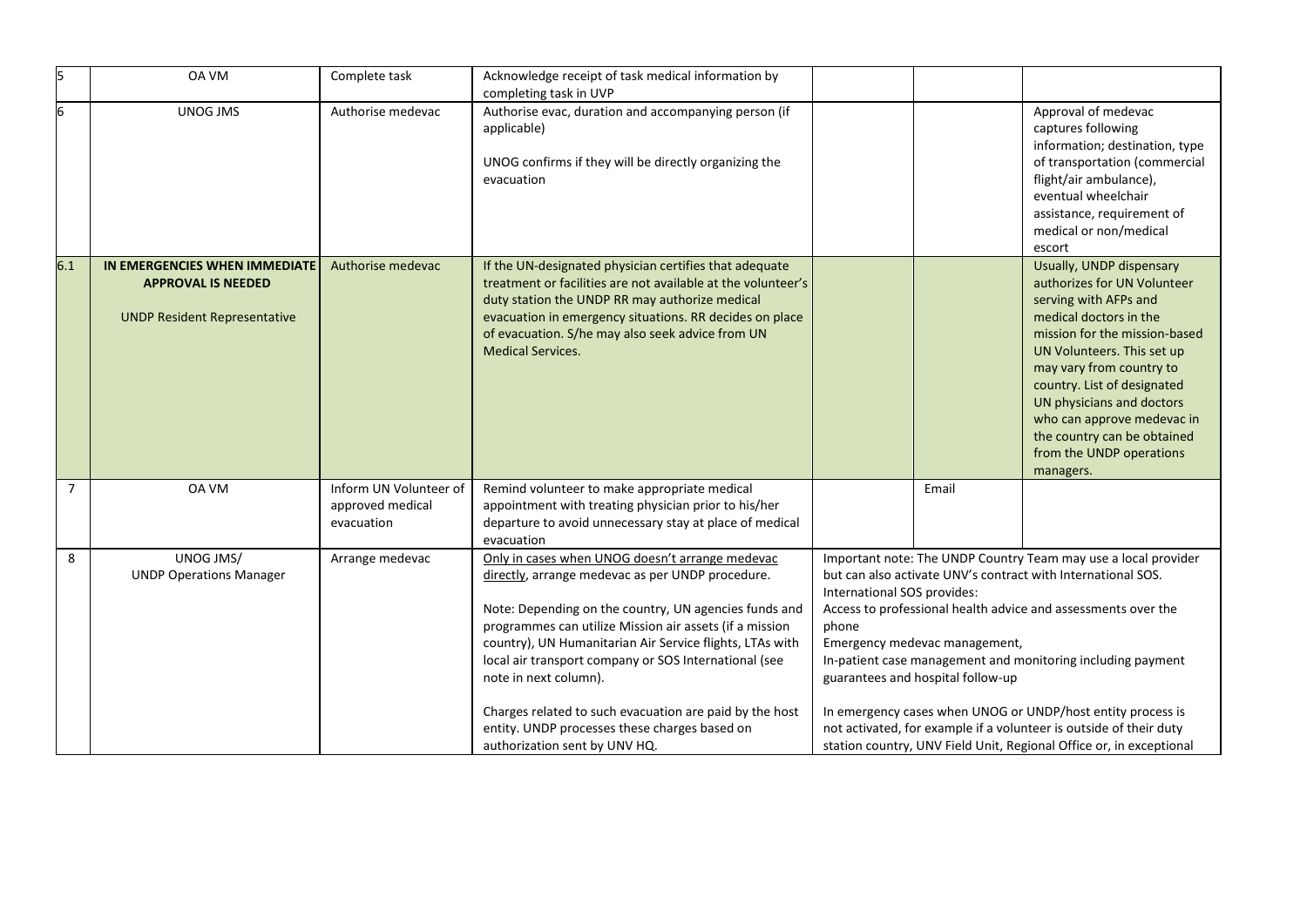|    |              |                                                            |                                                                                                                                                                                                                                                                   | International SOS' services.                                                                                                      | cases, the volunteer themselves have the option to activate                                                                                                                                                                                                                                                                                                                                          |
|----|--------------|------------------------------------------------------------|-------------------------------------------------------------------------------------------------------------------------------------------------------------------------------------------------------------------------------------------------------------------|-----------------------------------------------------------------------------------------------------------------------------------|------------------------------------------------------------------------------------------------------------------------------------------------------------------------------------------------------------------------------------------------------------------------------------------------------------------------------------------------------------------------------------------------------|
|    |              |                                                            |                                                                                                                                                                                                                                                                   | number: 22ACMA000034                                                                                                              | For phone numbers of all International SOS Assistance Centres<br>visit this site and, when prompted, quote UNV's membership                                                                                                                                                                                                                                                                          |
|    |              |                                                            |                                                                                                                                                                                                                                                                   | DMS and DEC)                                                                                                                      | Once activated, International SOS may seek verbal authorisation<br>(funding confirmation) to proceed with a medevac. Current<br>authorising persons are: Chief Finance and Budget Section (below<br>US\$50,000), Director Management Service (Above US\$50,000),<br>Deputy Executive coordinator (above US\$50,000 in absence of<br>DMS), Executive Coordinator (Above US\$50,000 in absence of both |
| 9  | <b>OA VM</b> | Inform FU and RO of the<br>receiving country               | Inform FU/RO as soon as possible, ideally in advance of<br>the evacuation, including the details of the receiving<br>hospital.<br>Inform receiving RO (and FU where available) so they can<br>assist.                                                             |                                                                                                                                   | In cases of FF UN Volunteers,<br>VSC OA inform the donor<br>accordingly through VSC FF<br><b>OA</b>                                                                                                                                                                                                                                                                                                  |
| 10 | OA VM        | <b>Create Authorization</b>                                | Create Authorization in word document based on<br>template. Authorization includes travel to place of<br>medical evacuation for UN Volunteer and accompanying<br>person (if applicable), including DSA if applicable.<br>Send to OA TL using DocuSign for review. | Authorization<br>template                                                                                                         | Word document<br>authorization is workaround<br>until functionality is<br>developed in UVP.<br>Information about payment<br>amounts incl. DSA can be<br>found here                                                                                                                                                                                                                                   |
| 11 | OA-TL        | Approve and Send<br>authorisation of medical<br>evacuation | Review and approve using DocuSign.                                                                                                                                                                                                                                | <b>Authorisation to</b><br>extend the<br>medical<br>evacuation of a<br>UNV to<br>an approved<br>place of<br>medical<br>evacuation | In some cases, due to urgency<br>of the medical evacuation,<br>travel has already taken<br>place. In this case a<br>retroactive travel<br>authorisation is provided.                                                                                                                                                                                                                                 |
| 12 | OA VM        | Upload signed<br>authorization to UVP                      | Download signed document and upload to assignment<br>document library.                                                                                                                                                                                            |                                                                                                                                   |                                                                                                                                                                                                                                                                                                                                                                                                      |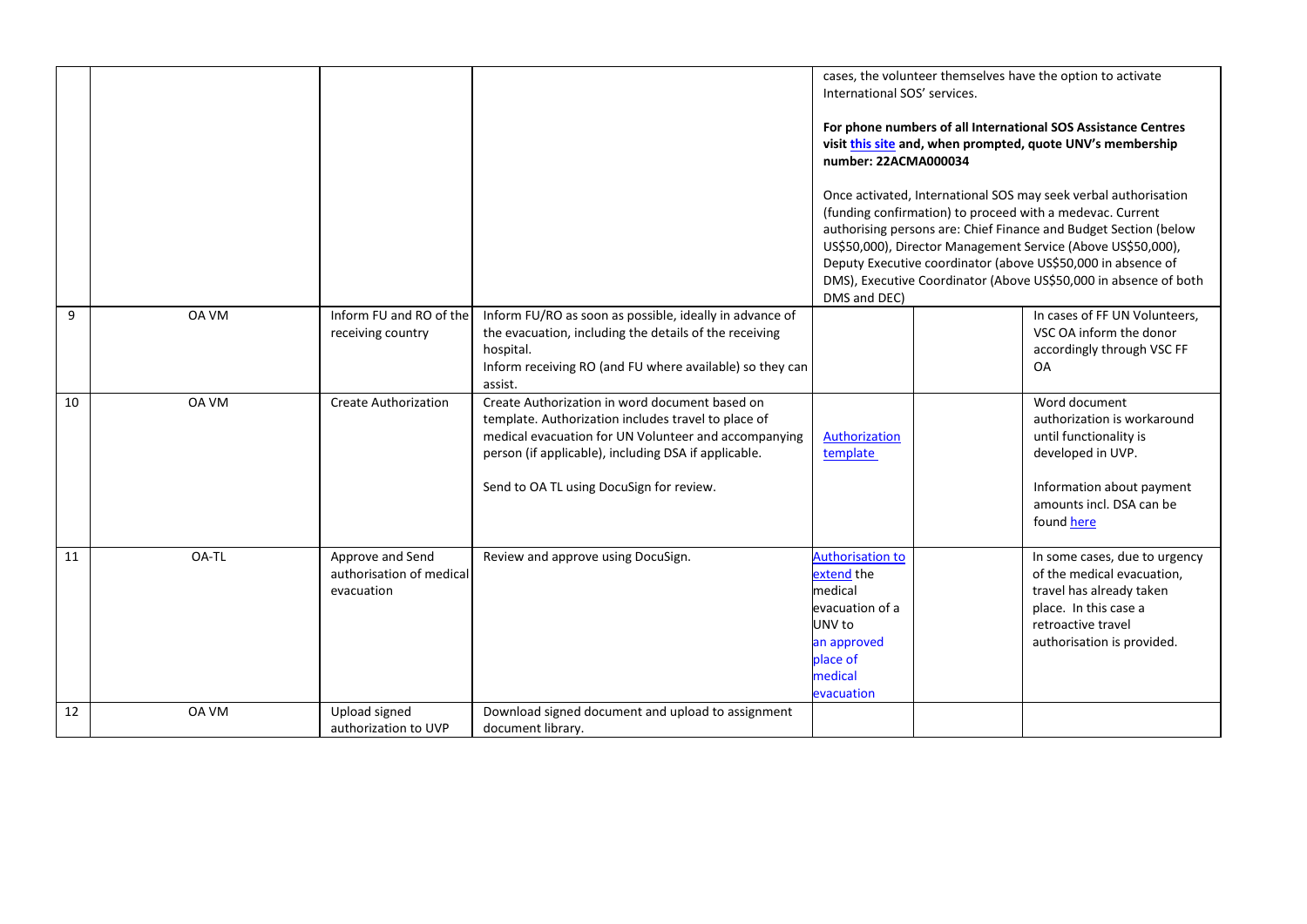| 13   | OA VM                                         | Informs medical             | Informs Cigna of the medical evacuation and requests                |                       |                           |
|------|-----------------------------------------------|-----------------------------|---------------------------------------------------------------------|-----------------------|---------------------------|
|      |                                               | insurance provider          | provision of guarantee of payment to treating hospital              |                       |                           |
|      |                                               | (Cigna)                     |                                                                     |                       |                           |
| 14   | OA VM                                         | Process travel              | Process travel entitlements of the UN Volunteer outside             |                       |                           |
|      |                                               | entitlements                | UVP.                                                                |                       |                           |
| 15   | <b>UNOG JSM</b>                               | Follow-up volunteer's       | UNOG JMS to follow-up at least twice a week about the               |                       |                           |
|      |                                               | condition                   | medical condition of UN Volunteer                                   |                       |                           |
| 16   | Treating medical doctor                       | Send medical report         | Send detailed medical report to UNOG JMS                            |                       |                           |
| 17   | <b>UNOG JMS</b>                               | Extend medevac              | Authorize medevac extension based on medical report if<br>necessary |                       |                           |
| 18   | Volunteer                                     | When treatment              | UN Volunteer sends the final medical report to UNOG                 |                       |                           |
|      |                                               | completed, inform           | JMS requesting approval of return to work.                          |                       |                           |
|      |                                               | on her/his condition and    |                                                                     |                       |                           |
|      |                                               | readiness to return to      |                                                                     |                       |                           |
|      |                                               | work                        |                                                                     |                       |                           |
| 19   | UNOG JMS                                      | Authorize return to         | Reviews medical treating doctor's reports provided by               |                       |                           |
|      |                                               | work                        | UN Volunteer. Authorizes return to work.                            |                       |                           |
|      |                                               |                             | Notify the UN Volunteer and VSC                                     |                       |                           |
|      | Clearance to return to duty station given     |                             |                                                                     |                       |                           |
| 20   | OA VM                                         | <b>Create Authorization</b> | Create Authorization in word document based on                      | OA                    | Information about payment |
|      |                                               |                             | template. Authorisation includes travel to duty                     | <b>(Authorization</b> | amounts incl. DSA can be  |
|      |                                               |                             | station for UN Volunteer and accompanying person (if                | template)             | found here                |
|      |                                               |                             | applicable), including DSA if applicable.                           |                       |                           |
|      |                                               |                             |                                                                     |                       |                           |
|      |                                               |                             | Send to OA TL using DocuSign for review.                            |                       |                           |
| 20.1 | OA-TL                                         | Approve and send            | Review and approve using DocuSign.                                  |                       |                           |
|      |                                               | authorisation               |                                                                     |                       |                           |
|      |                                               |                             |                                                                     |                       |                           |
| 20.2 | OA VM                                         | Upload signed               | Download signed authorisation document and upload                   |                       |                           |
|      |                                               | authorization to UVP        | to assignment document library.                                     |                       |                           |
| 20.3 | OA                                            | Process travel              | Process travel entitlements of the UN                               |                       |                           |
|      |                                               | entitlements                | Volunteer outside of UVP                                            |                       |                           |
|      | Clearance to return to duty station NOT given |                             |                                                                     |                       |                           |
| 21   |                                               | Process reassignment or     | WITHIN COUNTRY EVACUATION: if UNV is cleared to                     |                       |                           |
|      | <b>OA</b>                                     | repatriation                | work in the capital city but not in the region; then on             |                       |                           |
|      |                                               |                             | the advice of UNOG JMS, OA interacts with host-entity               |                       |                           |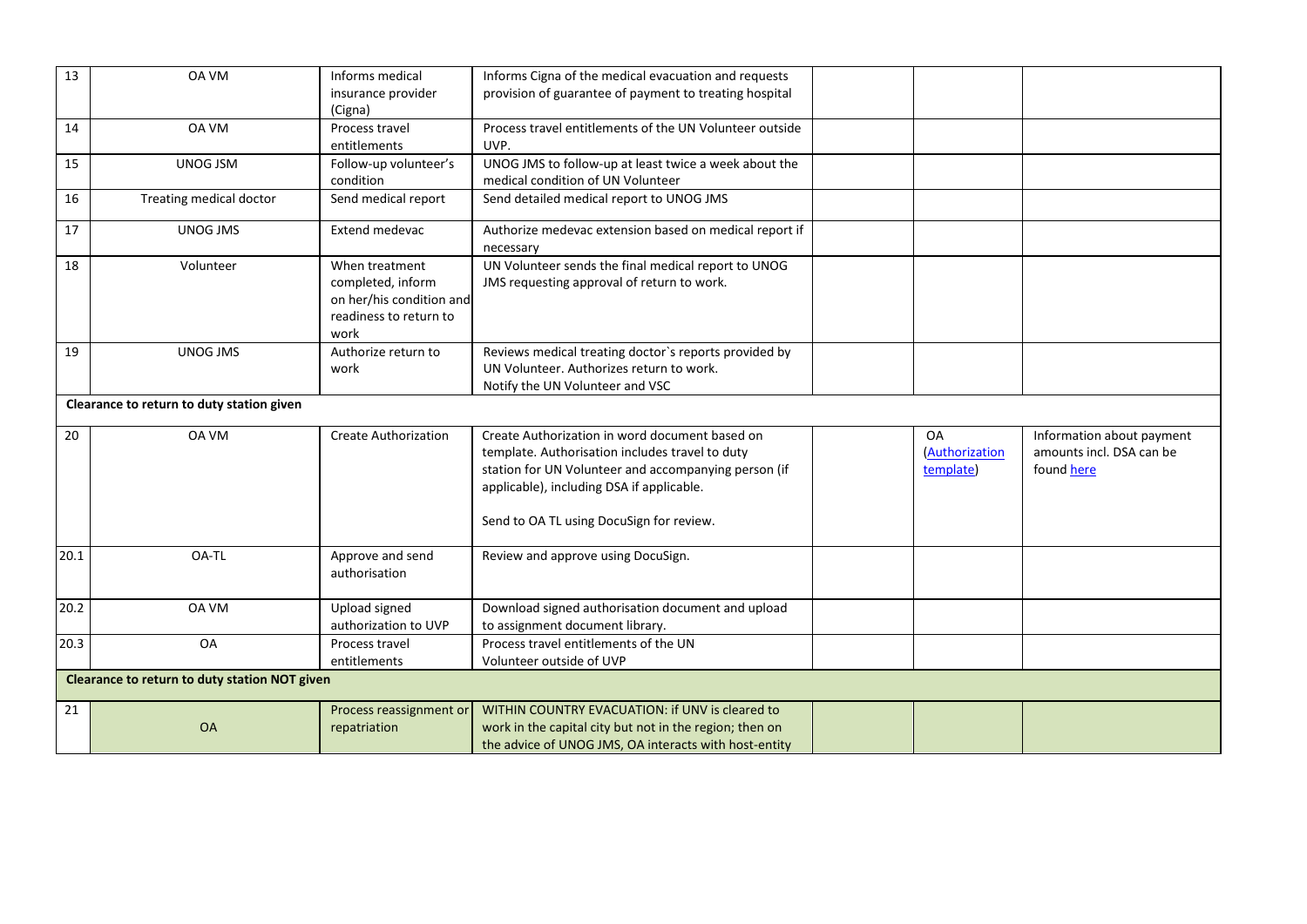|    |            |                                                                | and UNV FU/ FP about reassignment to capital city or<br>other duty station within country of assignment.<br><b>OUTSIDE COUNTRY EVACUATION:</b><br>(1) OA initiates the repatriation and check-out process<br>in coordination with UNV FU/FP.<br>(2) OA processes repatriation authorization;<br>coordinates with UNOG and CIGNA, if extension of<br>medical insurance coverage (beyond 1-month post-<br>contract) is required. |                    |       |                                                                                                                                                                                                                                                                                                                                                                                                                                                                                                                           |
|----|------------|----------------------------------------------------------------|--------------------------------------------------------------------------------------------------------------------------------------------------------------------------------------------------------------------------------------------------------------------------------------------------------------------------------------------------------------------------------------------------------------------------------|--------------------|-------|---------------------------------------------------------------------------------------------------------------------------------------------------------------------------------------------------------------------------------------------------------------------------------------------------------------------------------------------------------------------------------------------------------------------------------------------------------------------------------------------------------------------------|
| 22 | UNOG JMS   | Record medical<br>information                                  | UNOG JMS records all medical information in EarthMed                                                                                                                                                                                                                                                                                                                                                                           |                    |       |                                                                                                                                                                                                                                                                                                                                                                                                                                                                                                                           |
| 23 | Volunteer  | Request approval of<br>certified sick leave                    | Volunteer upon return to duty station applies for certified<br>sick leave in e-services or agency-based leave monitoring<br>system.                                                                                                                                                                                                                                                                                            |                    |       |                                                                                                                                                                                                                                                                                                                                                                                                                                                                                                                           |
| 24 | ${\sf HE}$ | Record and monitor sick<br>leave                               | Record and monitor sick leave of the volunteer                                                                                                                                                                                                                                                                                                                                                                                 |                    |       | UN Volunteers are entitled to<br>up to 30 days of certified sick<br>leave based on a 12-month<br>cycle. Sick leave beyond 20<br>working days, the UN<br>Volunteer must submit the<br>required medical certificate<br>from a medical practitioner,<br>any required UN medical<br>forms, and medical report<br>directly to the United Nations<br>Office at Geneva (UNOG)<br>Medical Service for validation<br>as soon as possible and not<br>later than the 20th working<br>day following the initial<br>absence from duty. |
| 25 | OA VM      | Follow up on approval<br>of sick leave with UNOG<br><b>JMS</b> | OA follow up on approval of sick leave with UNOG JMS                                                                                                                                                                                                                                                                                                                                                                           |                    |       |                                                                                                                                                                                                                                                                                                                                                                                                                                                                                                                           |
| 26 | Volunteer  | Claim for an additional<br>payment                             | UN Volunteer claims for additional payment upon return<br>to Duty Station.                                                                                                                                                                                                                                                                                                                                                     | F10. claim<br>form | Email | This payment type to be<br>added to UVP after launch.                                                                                                                                                                                                                                                                                                                                                                                                                                                                     |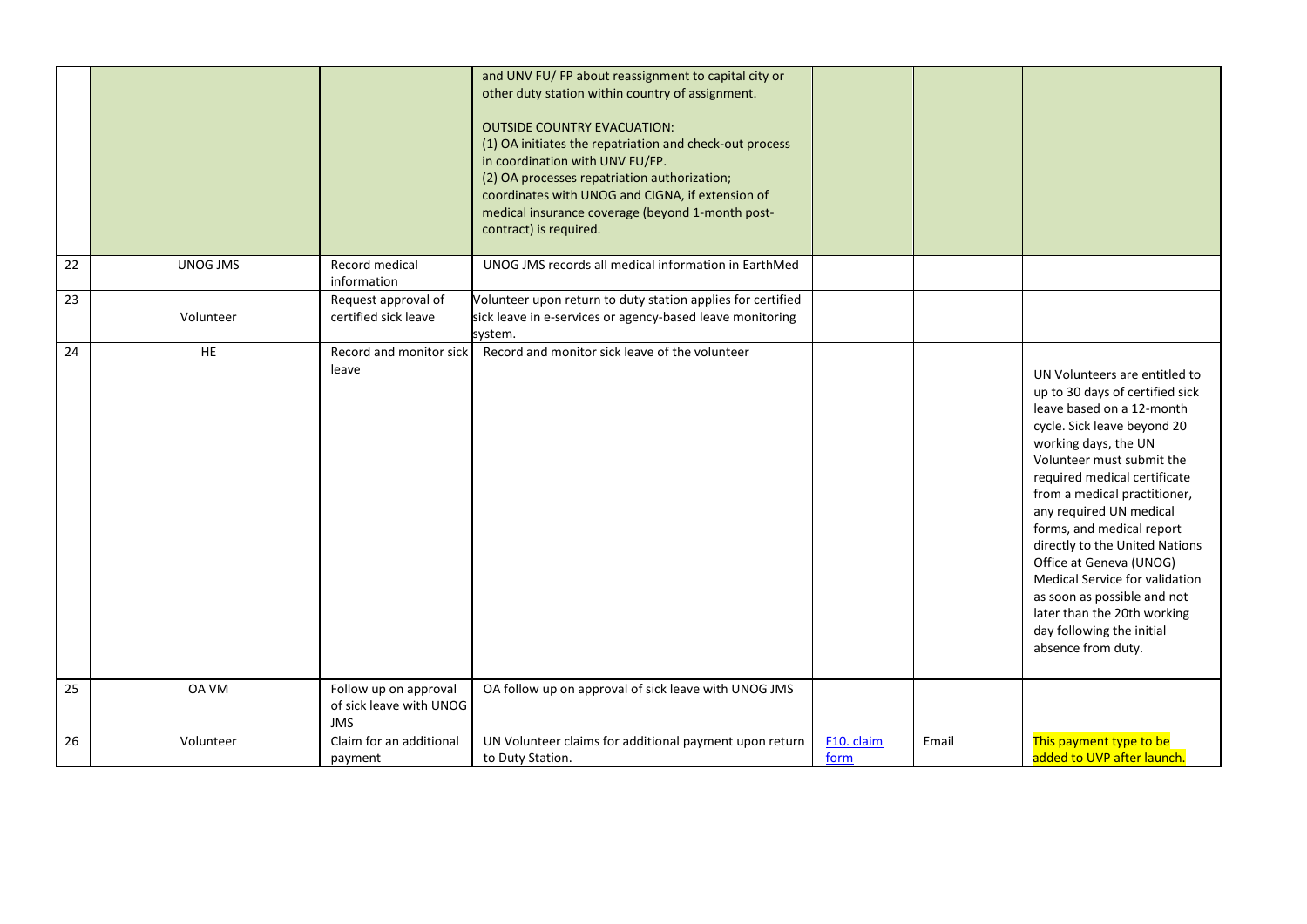|    |       |                                 | UN Volunteer submits travel claim with supporting ticket<br>information                                |  |                                      |
|----|-------|---------------------------------|--------------------------------------------------------------------------------------------------------|--|--------------------------------------|
| 27 | OA VM | [Optional] Claim<br>overpayment | If DSA was paid in advance and overpayment needs to be<br>recovered, claim overpayment from volunteer. |  | This is outside of UVP for<br>launch |
| 28 | OA VM | Settle travel claim             | Settle travel claim                                                                                    |  |                                      |

### **Volunteer passes away:**

| <b>Within Country Evacuation</b> | <b>Outside Country Evacuation</b> |
|----------------------------------|-----------------------------------|
|----------------------------------|-----------------------------------|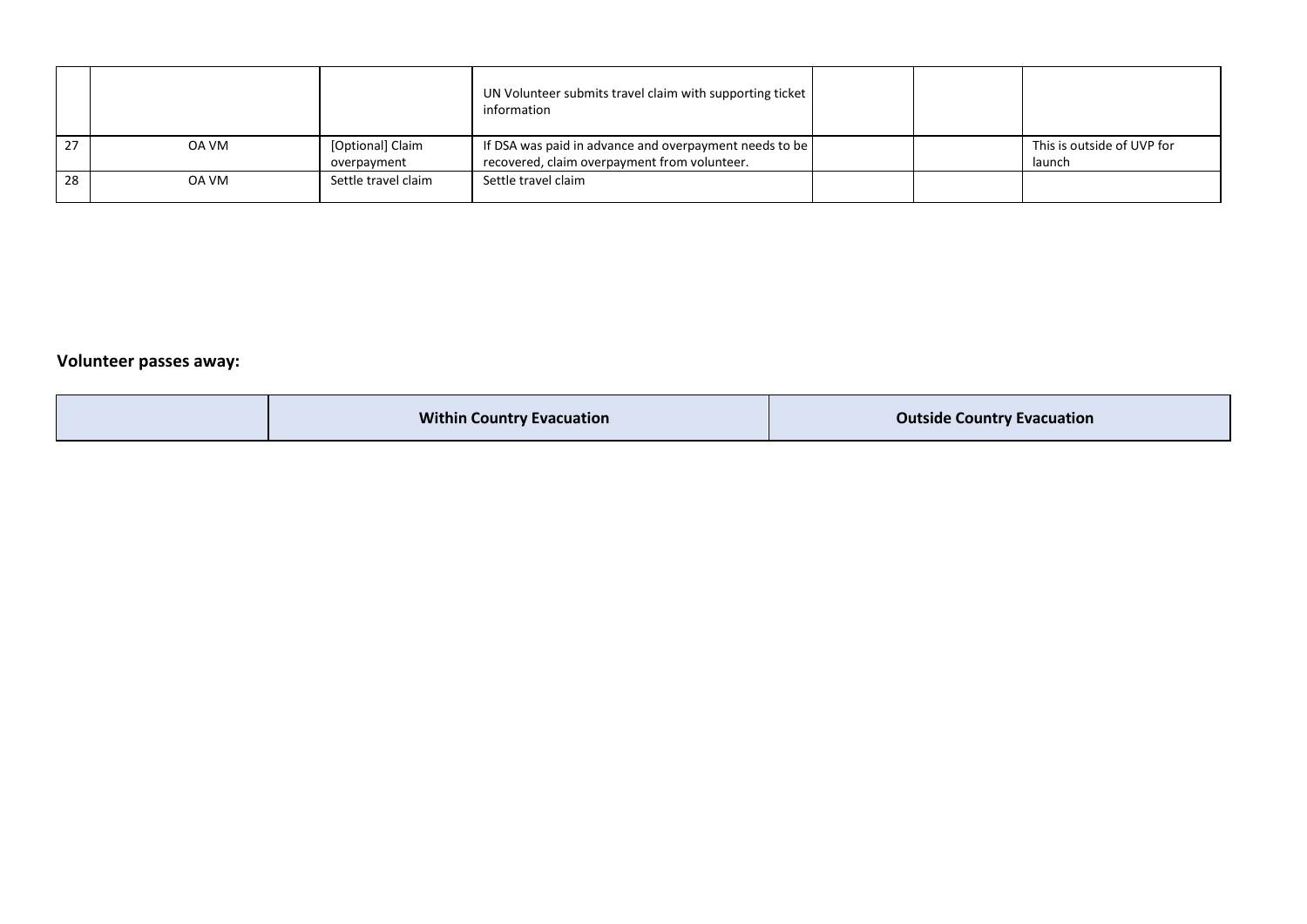| UN Volunteer passes away<br>See also ( <i>Death of a</i><br>Volunteer SOP) | (1) UNOG/Designated physician informs OA of the death of UN Volunteer<br>during evacuation. OA informs RO and FU.<br>(2) The UNV FU/FP coordinates with relevant sections in UNDP to initiate the<br>process of repatriation of remains to the home country of deceased UN<br>Volunteer<br>(3) The UNV FU/ FP initiates coordination with the UNV FU/RO/FP/UNDP<br>CO/OA in the home country of UN Volunteer to receive remains of the<br>deceased volunteer and hand-over to the next of kin/ designated beneficiary<br>of the UN Volunteer.<br>(4) The OA/ VSC coordinates with CIGNA informing about the death of the UN<br>Volunteer; this information is critical to support UNV claim from CIGNA for the<br>costs related to transportation of remains to home country, etc.<br>(4) The OA/VSC prepares authorization addressed to UNDP CO in country of<br>assignment and home country of UN Volunteer authorizing them to incur<br>expenditures related to administrative repatriation from the country of<br>assignment, repatriation of remains and receipt of remains in the home<br>country.<br>(5) the UNV FU/RO/FP/UNDP CO in the home country of deceased UN<br>Volunteer coordinates receipt of remains and hands-over to the family<br>in case there is no UNV FU/RO/FP/UNDP CO present in the home country of<br>UN Volunteer, then the OA/VSC coordinates directly with the family of<br>deceased UN Volunteer enabling them to receive the remains and process the the remains for repatriation to home country;<br>payment from UNV HQ. | (1) UNOG/Designated physician informs OA of the death of UN<br>Volunteer during evacuation. OA informs RO and FU.<br>(2) The UNV FU/ FP initiates coordination with UNV FU/RO/ FP/ UNDP<br>CO/OA in the country of medical evacuation to initiate the process of<br>repatriation of remains to the home country of deceased UN Volunteer.<br>(3) The UNV FU/ FP initiates coordination with the UNV FU/RO/FP/UNDP<br>CO/OA in the home country of UN Volunteer to receive remains of the<br>deceased volunteer and hand-over to the next of kin/ designated<br>beneficiary of the UN Volunteer.<br>(4) The OA/ VSC coordinates with CIGNA informing about the death of<br>the UN Volunteer; this information is critical to support UNV claim from<br>CIGNA for the costs related to transportation of remains to home<br>country, etc.<br>(4) The OA/VSC prepares authorization addressed to UNDP CO in<br>country of assignment and home country of UN Volunteer authorizing<br>them to incur expenditures related to administrative repatriation from<br>the country of assignment, repatriation of remains and receipt of<br>remains in the home country.<br>(5) The UNV FU/RO/FP/UNDP CO in the home country of deceased UN<br>Volunteer coordinates receipt of remains and hands-over to the family.<br>In case there is no UNV FU/RO/FP/UNDP CO present in the home<br>country or country of evacuation of UN Volunteer, then:<br>(1) The UNV FU/FP/UN Physician in country of assignment coordinates<br>with the medical facility in the country of medical evacuation to prepare<br>(2) The OA/VSC coordinates directly with the family of deceased UN<br>Volunteer enabling them to receive the remains and process the<br>payment from UNV HQs (including the expenditures incurred in the<br>country of medical evacuation and home country of UN Volunteer). |
|----------------------------------------------------------------------------|--------------------------------------------------------------------------------------------------------------------------------------------------------------------------------------------------------------------------------------------------------------------------------------------------------------------------------------------------------------------------------------------------------------------------------------------------------------------------------------------------------------------------------------------------------------------------------------------------------------------------------------------------------------------------------------------------------------------------------------------------------------------------------------------------------------------------------------------------------------------------------------------------------------------------------------------------------------------------------------------------------------------------------------------------------------------------------------------------------------------------------------------------------------------------------------------------------------------------------------------------------------------------------------------------------------------------------------------------------------------------------------------------------------------------------------------------------------------------------------------------------------------------------------------------------------|---------------------------------------------------------------------------------------------------------------------------------------------------------------------------------------------------------------------------------------------------------------------------------------------------------------------------------------------------------------------------------------------------------------------------------------------------------------------------------------------------------------------------------------------------------------------------------------------------------------------------------------------------------------------------------------------------------------------------------------------------------------------------------------------------------------------------------------------------------------------------------------------------------------------------------------------------------------------------------------------------------------------------------------------------------------------------------------------------------------------------------------------------------------------------------------------------------------------------------------------------------------------------------------------------------------------------------------------------------------------------------------------------------------------------------------------------------------------------------------------------------------------------------------------------------------------------------------------------------------------------------------------------------------------------------------------------------------------------------------------------------------------------------------------------------------------------------------------------------------------------|
|----------------------------------------------------------------------------|--------------------------------------------------------------------------------------------------------------------------------------------------------------------------------------------------------------------------------------------------------------------------------------------------------------------------------------------------------------------------------------------------------------------------------------------------------------------------------------------------------------------------------------------------------------------------------------------------------------------------------------------------------------------------------------------------------------------------------------------------------------------------------------------------------------------------------------------------------------------------------------------------------------------------------------------------------------------------------------------------------------------------------------------------------------------------------------------------------------------------------------------------------------------------------------------------------------------------------------------------------------------------------------------------------------------------------------------------------------------------------------------------------------------------------------------------------------------------------------------------------------------------------------------------------------|---------------------------------------------------------------------------------------------------------------------------------------------------------------------------------------------------------------------------------------------------------------------------------------------------------------------------------------------------------------------------------------------------------------------------------------------------------------------------------------------------------------------------------------------------------------------------------------------------------------------------------------------------------------------------------------------------------------------------------------------------------------------------------------------------------------------------------------------------------------------------------------------------------------------------------------------------------------------------------------------------------------------------------------------------------------------------------------------------------------------------------------------------------------------------------------------------------------------------------------------------------------------------------------------------------------------------------------------------------------------------------------------------------------------------------------------------------------------------------------------------------------------------------------------------------------------------------------------------------------------------------------------------------------------------------------------------------------------------------------------------------------------------------------------------------------------------------------------------------------------------|

**Medical Assistance Financial Authorizing Person:**